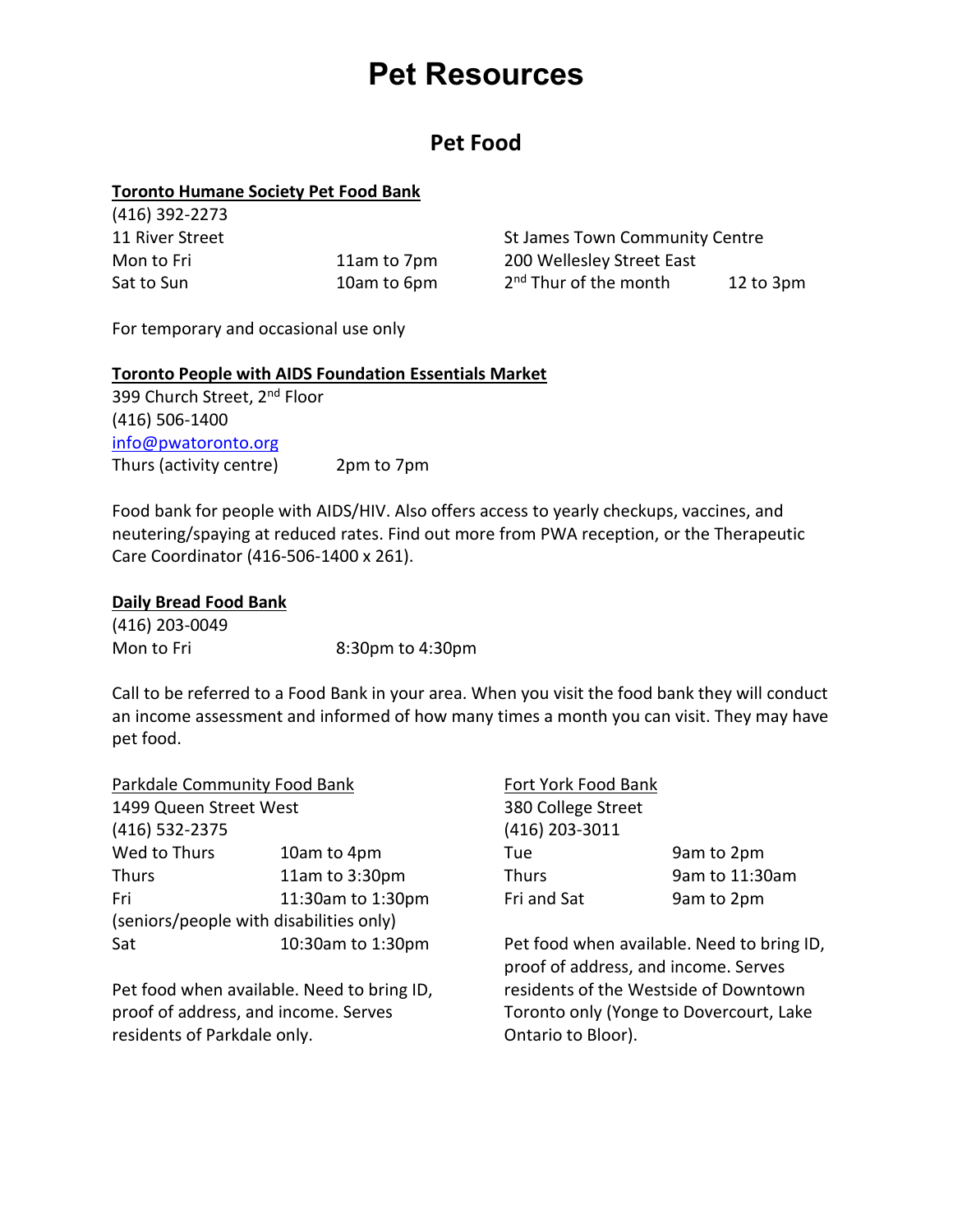# **Pet Resources**

#### **Haven on the Queensway**

1533 The Queensway (416) 640-2005 Wed By Appointment (call Mon or Tues to make one)

Food bank that has pet food as available.

#### **Woodgreen Community Services Pet Food Bank**

650 Queen Street East (416) 645-6000 (x 2529) [tmurdoch@woodgreen.org](mailto:tmurdoch@woodgreen.org) Wed 2pm to 3pm

#### **Toronto Animal Services**

| West Shelter      | North Shelter          | East Shelter        |
|-------------------|------------------------|---------------------|
| 146 The East Mall | 1300 Sheppard Avenue W | 821 Progress Avenue |
| (416) 338-6271    | (416) 338-8723         | (416) 338-7539      |

Mon to Sun 10:30am to 6:30pm

May have pet food. Call ahead to find out what's available.

#### **LAMP Community Health Centre Adult Drop-In**

185 Fifth Street, Etobicoke (416) 252-6471 Mon and Wed 8:30am to 2:30pm

*Only open September to June 15th then closed for the summer.*

## **Veterinary Care**

#### **Farley Foundation**

[www.farleyfoundation.org](http://www.farleyfoundation.org/) info@farleyfoundation.org Helps low income individuals pay for veterinary care, including seniors receiving the Federal GIS, people on ODSP, CPP Disability, Ontario Works, and those living in retirement homes. Email them for more information.

**Toronto Humane Society** [www.torontohumanesociety.com](http://www.torontohumanesociety.com/) (416) 392-2273